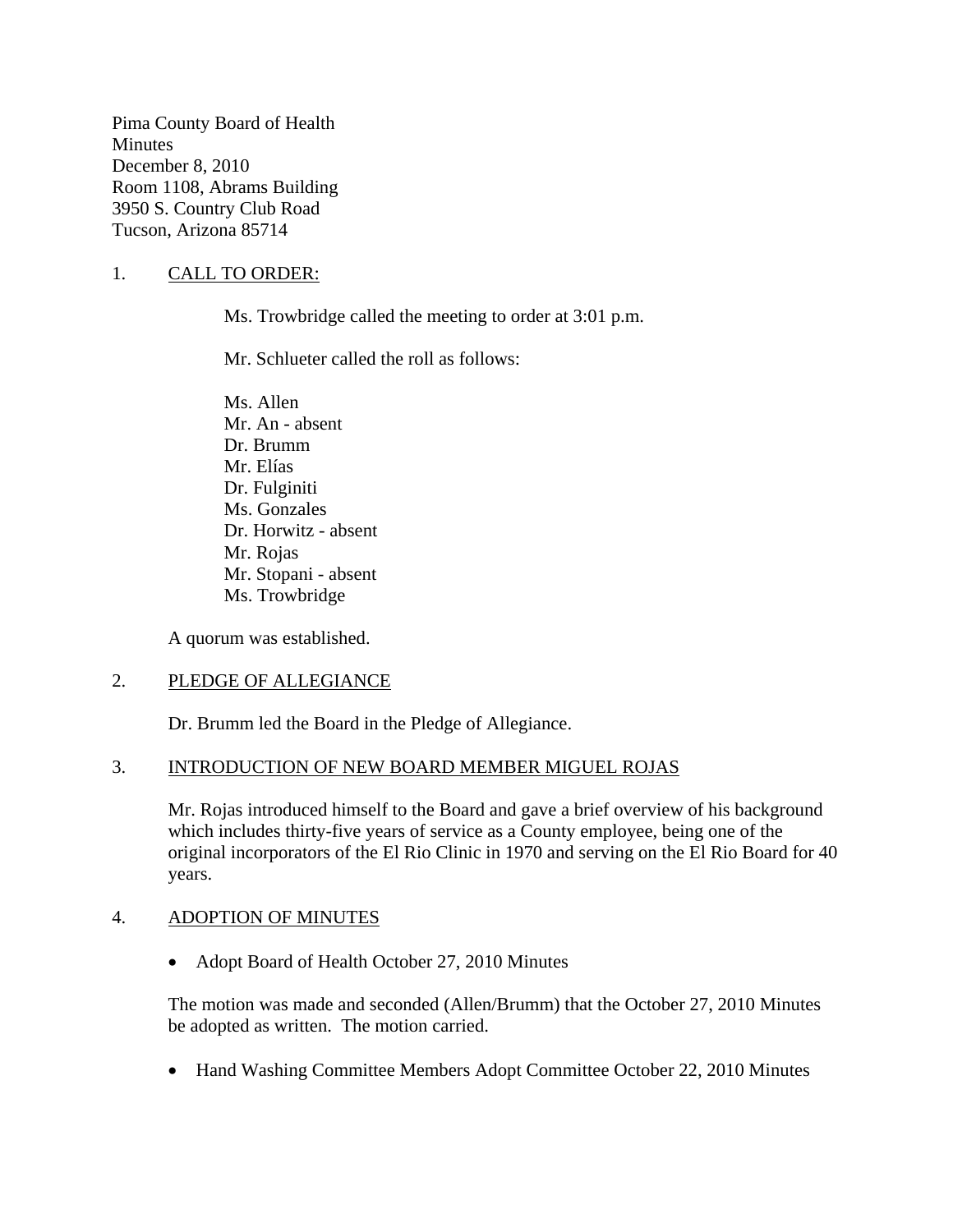The motion was made and seconded (Brumm/Gonzales) that the September 22, 2010 Nominating Committee Minutes be adopted as written. The motion carried.

### 5. REQUESTED BUDGET TREND COMPARISONS

Kurt Cooper, Finance and Risk Management Accounting Officer, utilized a PowerPoint presentation to address the Board reference questions they had previously asked regarding the budget. Mr. Cooper's data estimated a population growth of 22 percent from 2000 to 2012. Department General Fund support has increased from \$4,826,331 in Fiscal Year (FY) 00/01 to a projected \$8,096,913 in FY 11/12. In contrast grant revenues have stayed relatively even during the same period, with the exception of one anomaly caused by the current, substantial, two-year Communities Putting Prevention to Work grant. Per capita revenue has been fairly steady over the same time period.

Comments pointed out that the charts and figures don't take inflation into account and do not translate into human impact such as disease and immunization rate trends. The Board discussed the disconnect between budget numbers and community health outcomes, and some expressed a desire to invite County Administrator Huckelberry to the next meeting to discuss the relationship between budget and community health issues.

# 6. COMMUNITIES PUTTING PREVENTION TO WORK GRANT UPDATE

Communities Putting Prevention to Work (CPPW) Program Manager Donald Gates utilized a PowerPoint presentation to address the Board on this item. The program goal is to prevent or reduce the spread of obesity and related chronic diseases by enhancing nutrition and physical activity opportunities via policy, systems and environmental change. Dr. Gates shared program objectives and accomplishments under six different action plans. Efforts by the food systems team have lead to expanded gardening cooperatives, adding 622 new participants, and the establishment of one new farmers' market and two new farm stands. The CPPW program has contracted with eight teams to meet program objectives and to date has created 58 jobs between the County and these teams.

# 7. BUDGET COMMITTEE UPDATE

Dr. Brumm, Chair of the Budget Advisory Committee, touched on the Board's statutorily obligation related to the Health Department budget and discussed that the Board provides advice, as asked, and lends the Department credibility with the public. He informed the Board that County Administrator Huckelberry is requiring the Department incur a 1.5 percent general fund support reduction for FY11/12. The County Administrator sets the General Fund budget amount and the Department Director decides the details on how the budget is utilized.